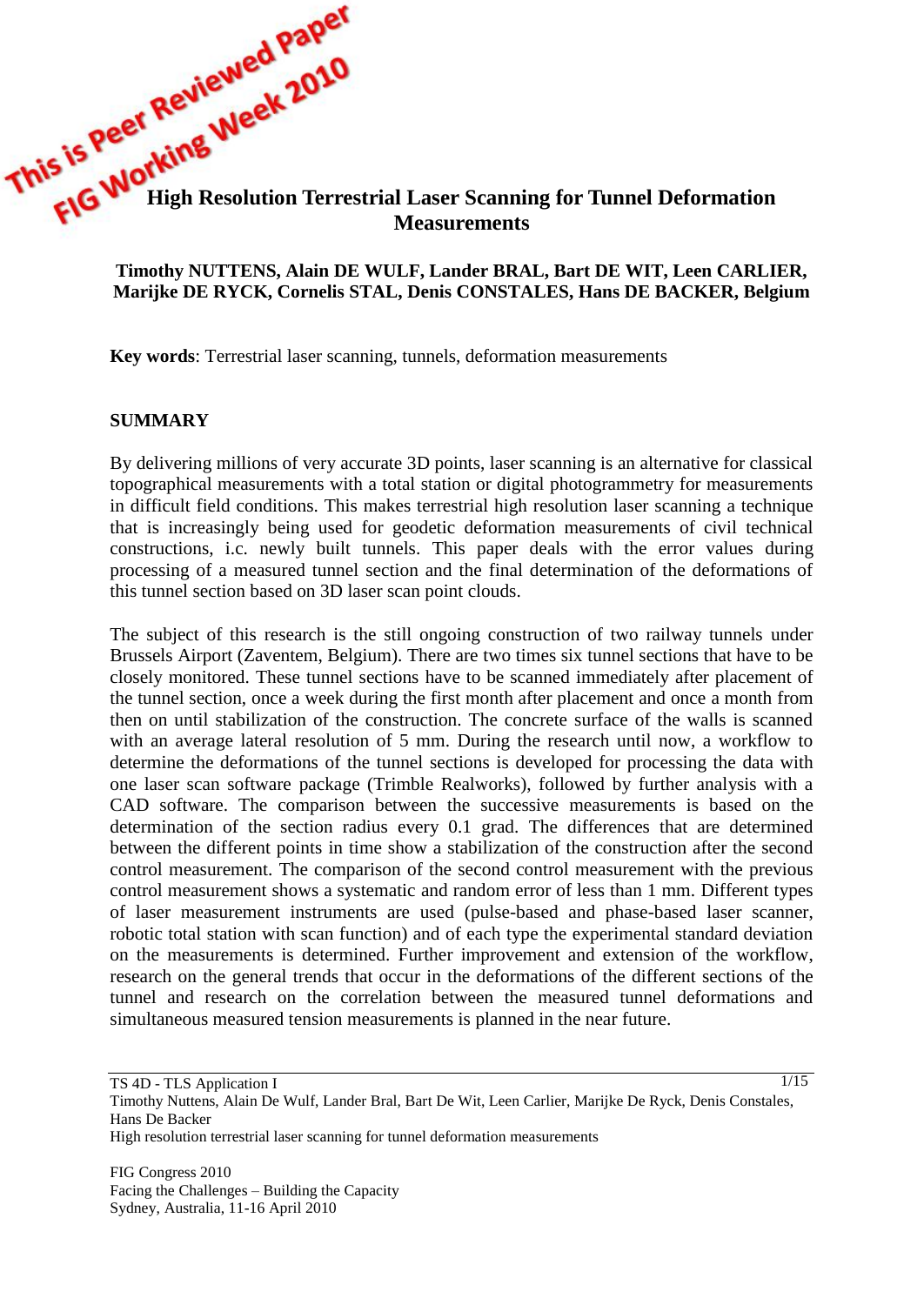# **High Resolution Terrestrial Laser Scanning for Tunnel Deformation Measurements**

## **Timothy NUTTENS, Alain DE WULF, Lander BRAL, Bart DE WIT, Leen CARLIER, Marijke DE RYCK, Cornelis STAL, Denis CONSTALES, Hans DE BACKER, Belgium**

### **1. INTRODUCTION**

Next to applications in the field of cultural heritage and archaeology, terrestrial laser scanning is also becoming an alternative for geodetic deformation measurements of civil constructions such as tunnels. The need for the acquisition of accurate (mm-level accuracy) 3D data with a very high point density in a very short time frame (up to 1 million points per second can be measured) and in sometimes very rough field conditions results in growing applications of laser scanning (Beraldin *et al*., 2000; Biosca & Lerma, 2008). (Terrestrial) high resolution laser scanning delivers millions of 3D points with mm-accuracy, even in situations where other topographical techniques are difficult or impossible to use. Nevertheless, the price of the equipment and the still developing processing algorithms for the automatic processing of the very large 3D point clouds are a bottleneck to use laser scanning in many projects (Hesse & Stramm, 2004). Static terrestrial high resolution laser scanning is very suitable to efficiently develop 3D models of monuments, heritage buildings and civil technical constructions such as tunnels (Henriques & Casaca, 2006; Yoon *et al,.* 2008). A laser scanner records millions of 3D points in a very limited time schedule and this very dense point cloud represents an accurate '3D model' of the geometrical features of the object (Haala & Alshawabkeh, 2006). In the frame of this research, laser scanning is being used for the deformation measurements of a newly built railway tunnel (Zaventem, Belgium - Diabolo Project).

Where digital photogrammetry is not obvious or possible in these extreme conditions (e.g. little place on the tunnel drilling machine), laser scanning is applicable in these difficult situations. Measurements with a total station could also be an option, but the advantage of laser scanning is that millions of points of the complete monitored tunnel section are measured, where measurements with a total station focus on a rather limited number of specified points of the section to be closely monitored. In the following paper, one section of the tunnel will be discussed as 'model section', considering the error values during processing and the final determination of the deformations of the tunnel section. The results that are presented in this paper are the results of measurements with a terrestrial high resolution Timeof-Flight laser scanner Leica ScanStation 2 (measurement immediately after placement until control measurement 4), a phase-based scanner Leica HDS6100 and a one-man robotic total station Trimble S6 with scan function (control measurement 5 and 6). The experimental standard deviation is determined for these three types of measurement instruments.

 $\sqrt{2/15}$ 

High resolution terrestrial laser scanning for tunnel deformation measurements

TS 4D - TLS Application I

Timothy Nuttens, Alain De Wulf, Lander Bral, Bart De Wit, Leen Carlier, Marijke De Ryck, Denis Constales, Hans De Backer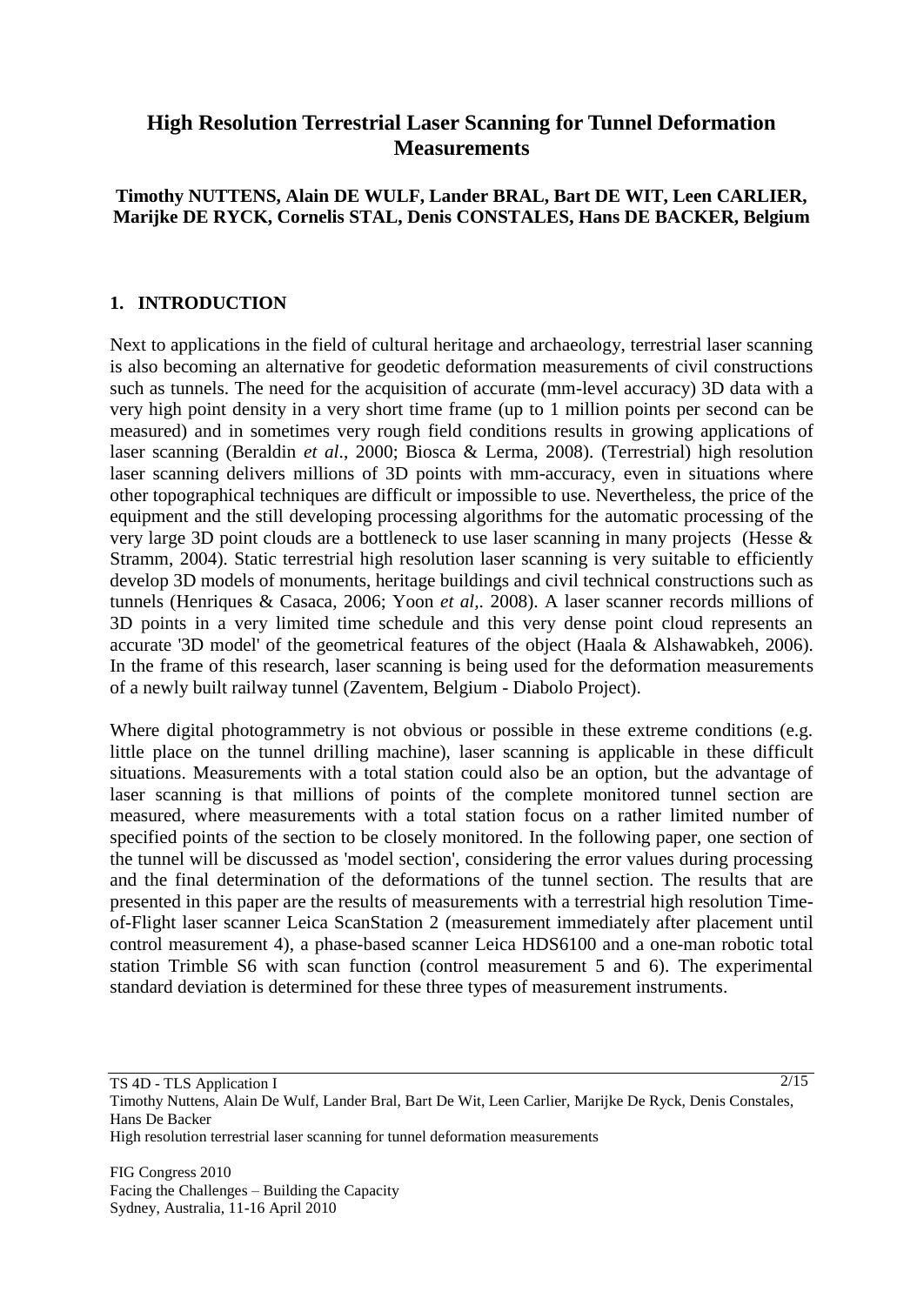#### **2. DIFFERENT TYPES OF LASER SCANNERS**

In general, there are two types of laser scanners that are based on the principle of time measurement: phase-based laser scanners and pulse-based scanners (Time-of-Flight). Pulse-based laser scanners (e.g. Leica ScanStation 2, Trimble GX) are based on emitting pulses of a laser beam and picking up the reflection of these laser pulses onto an object. When the time delay between emitting and receiving of the laser pulse is very accurately measured, the distance between the laser scanner and the measured point can be determined. Together with the horizontal and vertical angles that are registered in the instrument, the accurate 3D coordinates of each measured point can be determined. The restriction with this type of laser scanner is that the time delay that is measured has to be longer than the width of the laser pulse to avoid interfering measurements of different points. Time-of-Flight laser scanners have a scan distance up to 200 till 700 m, with a scan speed up to 50 000 points per second ([Figure 1](#page-2-0)).

|                                                                       |                                                               | <b>Laser Scanning System</b>                              |                                                                                                                                                              |  |
|-----------------------------------------------------------------------|---------------------------------------------------------------|-----------------------------------------------------------|--------------------------------------------------------------------------------------------------------------------------------------------------------------|--|
|                                                                       |                                                               | Type                                                      | Phase-shift                                                                                                                                                  |  |
|                                                                       |                                                               | <b>System Performance</b>                                 |                                                                                                                                                              |  |
| <b>Laser Scanning System</b><br>Pulsed; proprietary microchip<br>Type |                                                               | Accuracy of single<br>measurement<br>Position*            | 5 mm, 1 m to 25 m range;                                                                                                                                     |  |
| <b>System Performance</b>                                             |                                                               | Distance*                                                 | 9 mm to 50 m range<br>s2 mm at 90% albedo up to 25 m;<br>s3 mm at 18% albedo up to 25 m<br>≤3 mm at 90% albedo up to 50 m;<br>≤5 mm at 18% albedo up to 50 m |  |
| Accuracy of single measurement<br>Position*<br>Distance*              | 6 mm<br>$4$ mm                                                |                                                           |                                                                                                                                                              |  |
| Angle monrontalvertical) 60 urad/60 urad, one sigma                   |                                                               |                                                           | Angle invariativenza) 125 urad/125 urad, one sigma                                                                                                           |  |
| Range                                                                 | 300 m @ 90%; 134 m @ 18% albedo<br>Up to 50,000 points/sec.   | Range                                                     | 79 m ambiguity interval<br>79 m @ 90%; 50 m @ 18% albedo                                                                                                     |  |
| Scan rate                                                             |                                                               | Scan rate                                                 | Up to 508,000 points/sec, maximum instantaneous rate                                                                                                         |  |
| Scan resolution<br>Spot size                                          | From 0 - 50 m; 4 mm (PWHH - based);<br>6mm (Gaussian - based) | <b>Scan resolution</b><br>Spot size                       | 3 mm at exit (based on Gaussian definition) + 0.22 mrad diverge<br>8 mm @25 m; 14 mm @50 m                                                                   |  |
| Field-of-view (per scan)<br>Horizontal<br>Vertical                    | 360° (maximum) <sup>1</sup><br>270° (maximum) <sup>1</sup>    | Field-of-view<br>Honzontal<br>Vertical<br>Aiming/Sighting | 360° (maximum)<br>310° (maximum)<br>Optical honzontal sighting using QuickScan™ feature                                                                      |  |

<span id="page-2-0"></span>**Figure 1: Specifications of Leica ScanStation2 (pulse-based laserscanner) (Example Left) - Leica HDS6100 (phase-based laserscanner) (Example Right)**

**(Source: http://www.leica-geosystems.com/, 2009)**

Phase-based laser scanners (e.g. Leica HDS6100, Faro Photon 120) are not based on laser pulses, but on a continuous laser beam. The phase difference between the laser beam that's emitted from the scanner and the received reflection of this laser beam is then determined. From this phase difference, a time delay between the emission of the laser beam and the reception of the reflection can be calculated. This time delay, multiplied by the laser light propagation speed, represents the distance to the object. A combination of this distance with the registered horizontal and vertical angles of the emitted laser beam leads to the 3D coordinates of the scanned points. Phase-based scanners have typically a shorter range (scan distance up to 120 m) than pulse-based scanners, but a much higher scan speed (up to 1 million points per second) and a higher accuracy at short distances (i.c. maximum 8 m) (Lerma Garcia et al., Pfeifer & Briese, 2007) ([Figure 1](#page-2-0)).

 $3/15$ 

TS 4D - TLS Application I Timothy Nuttens, Alain De Wulf, Lander Bral, Bart De Wit, Leen Carlier, Marijke De Ryck, Denis Constales, Hans De Backer

High resolution terrestrial laser scanning for tunnel deformation measurements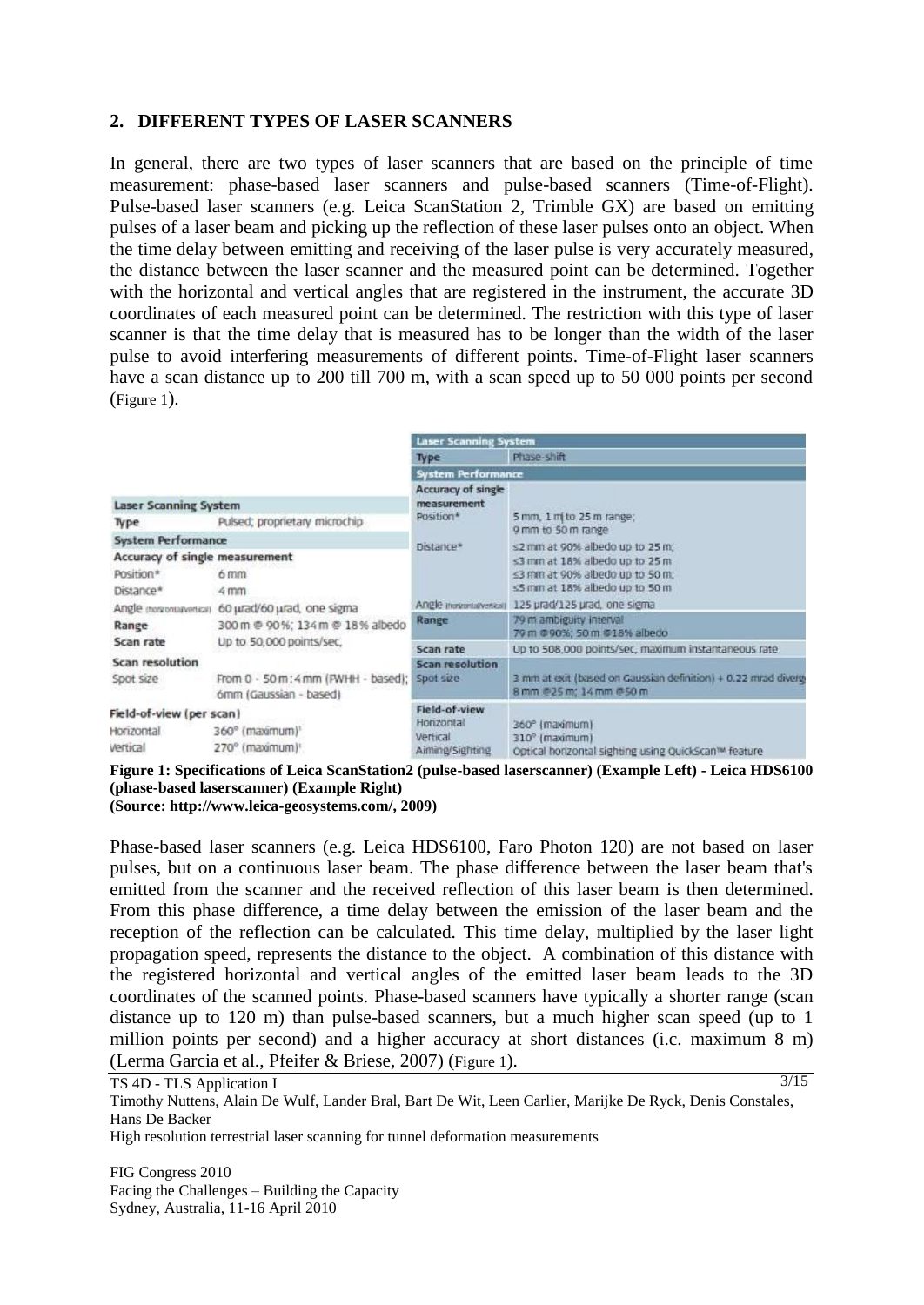**PERFORMANCE** Angle means reament

| which reconstructive                                                                                                                                                                                                                                                                                                               |
|------------------------------------------------------------------------------------------------------------------------------------------------------------------------------------------------------------------------------------------------------------------------------------------------------------------------------------|
|                                                                                                                                                                                                                                                                                                                                    |
| Angle reading (least count)                                                                                                                                                                                                                                                                                                        |
|                                                                                                                                                                                                                                                                                                                                    |
|                                                                                                                                                                                                                                                                                                                                    |
| Averaged observations (exercises) (0.01 mgon)                                                                                                                                                                                                                                                                                      |
| Automatic level compensator                                                                                                                                                                                                                                                                                                        |
|                                                                                                                                                                                                                                                                                                                                    |
|                                                                                                                                                                                                                                                                                                                                    |
|                                                                                                                                                                                                                                                                                                                                    |
| Distance measurement                                                                                                                                                                                                                                                                                                               |
| Accuracy (S. Dev.)                                                                                                                                                                                                                                                                                                                 |
| Prism mode                                                                                                                                                                                                                                                                                                                         |
| (0.01 ft + 2 ppm) $\pm$ (0.01 ft + 2 ppm)                                                                                                                                                                                                                                                                                          |
|                                                                                                                                                                                                                                                                                                                                    |
| DR mode                                                                                                                                                                                                                                                                                                                            |
|                                                                                                                                                                                                                                                                                                                                    |
|                                                                                                                                                                                                                                                                                                                                    |
| $>300$ m (656 ft)                                                                                                                                                                                                                                                                                                                  |
|                                                                                                                                                                                                                                                                                                                                    |
| $\pm (0.016 \text{ ft} + 2 \text{ ppm})$                                                                                                                                                                                                                                                                                           |
| $\mathbf{A}$ $\mathbf{C}$ $\mathbf{B}$ $\mathbf{A}$ $\mathbf{B}$ $\mathbf{A}$ $\mathbf{B}$ $\mathbf{A}$ $\mathbf{B}$ $\mathbf{A}$ $\mathbf{B}$ $\mathbf{C}$ $\mathbf{B}$ $\mathbf{B}$ $\mathbf{A}$ $\mathbf{B}$ $\mathbf{B}$ $\mathbf{A}$ $\mathbf{B}$ $\mathbf{A}$ $\mathbf{B}$ $\mathbf{A}$ $\mathbf{B}$ $\mathbf{A}$ $\mathbf{$ |

<span id="page-3-0"></span>**Figure 2: Specifications of One-man Robotic Total Station Trimble S6 (2" DR 300+) (Source: http://trl.trimble.com/, 2009)**

The measurements of the tunnel sections are not only done the by above-mentioned types of laser scanners, but also with a one-man robotic total station Trimble S6 (2" DR300+) with scan function ([Figure 2](#page-3-0)). The fact that there are similar point clouds scanned with different types of measurement instruments, allows on the one hand to determine the (experimental) standard deviation of these different measurement instruments in comparable environmental conditions and on the other hand to compare the results and the achievable accuracies of the deformation measurements taken by the different measurement instruments.

In this phase of the research, the experimental standard deviations of all three types of scanning instruments have been determined. The conditions in which the standard deviation is determined is similar for all three instruments. One section is scanned four times, both from the left scanning position and the right scanning position within a time frame of two to four hours. The scan position for all four measurements remained unchanged. The tunnel bracket is not taken off the tunnel section and put back on between the measurements. The processing of these point clouds (below) is performed by a fixed workflow, so that the results of the different measurements and the different scanning instruments can be compared with each other. The workflow is further specified and detailed below. For one scanning instrument, the four measurements allow to calculate an experimental standard deviation for this instrument, in these specific environmental conditions. A value for the radius of the cross-section is calculated every 0.1 grad, so for each 0.1 grad -based on the four measurements- a standard deviation is determined. The average of these 4000 standard deviations (one for each 0.1 grad) gives a value for the general experimental standard deviation  $(1\sigma)$  of the scanning instrument ([Figure 3](#page-4-0)).

TS 4D - TLS Application I Timothy Nuttens, Alain De Wulf, Lander Bral, Bart De Wit, Leen Carlier, Marijke De Ryck, Denis Constales, Hans De Backer 4/15

High resolution terrestrial laser scanning for tunnel deformation measurements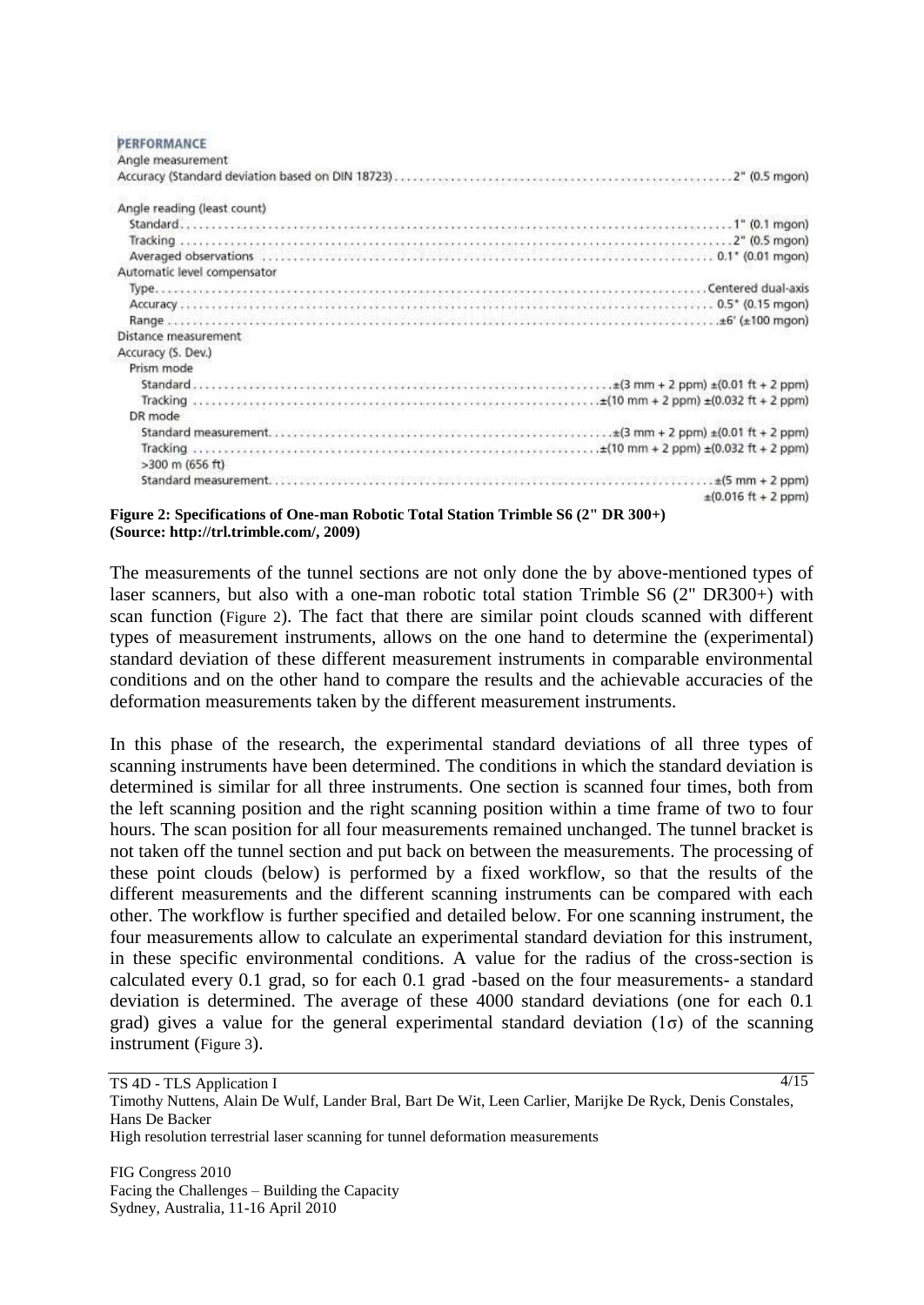| <b>Scanning instrument</b>                       | <b>Experimental Standard</b><br>Deviation (mm) |  |  |
|--------------------------------------------------|------------------------------------------------|--|--|
| Leica ScanStation 2<br>Pulse-based Laser scanner | 1,6                                            |  |  |
| Leica HDS6100<br>Phase-based Laser scanner       | 0,4                                            |  |  |
| <b>Trimble S6</b><br>Robotic Total Station       | 0,8                                            |  |  |
|                                                  |                                                |  |  |

<span id="page-4-0"></span>**Figure 3: Summary of experimental standard deviations (1σ) of the different types of measurement instruments used (Source: Own research, 2009)**

#### **3. DEFORMATION MEASUREMENTS OF THE TUNNEL SECTIONS**

#### **3.1 Scanning of the tunnel sections**

The measurements as part of this research are carried out at the construction site of two railway tunnels that are being built in Zaventem (Belgium) to give the National Airport (Brussels Airport) a better connection to the North (Diabolo project - NV Infrabel<sup>1</sup>). The tunnels are approximately 1.1 km long and have, according to the design, a inner diameter of 7.300 meter. Divided over the two tunnels that are being built (one for each direction of the train traffic), twelve critical sections are measured on a regular base with laser scanning. Each tunnel section is 1.5 m wide (measured in the direction of the longitudinal axis of the tunnel) and is made out of seven concrete plates and one closing concrete plate.



**Figure 4: Approximate set-up of the two scanning positions for each tunnel section (Source: Own research, 2009)**

TS 4D - TLS Application I

<span id="page-4-1"></span> $\overline{a}$ 

5/15

High resolution terrestrial laser scanning for tunnel deformation measurements

<sup>1</sup> http://www.infrabel.be/portal/page/portal/pgr\_inf2\_e\_internet/mobility\_project/le\_projet\_diabolo

Timothy Nuttens, Alain De Wulf, Lander Bral, Bart De Wit, Leen Carlier, Marijke De Ryck, Denis Constales, Hans De Backer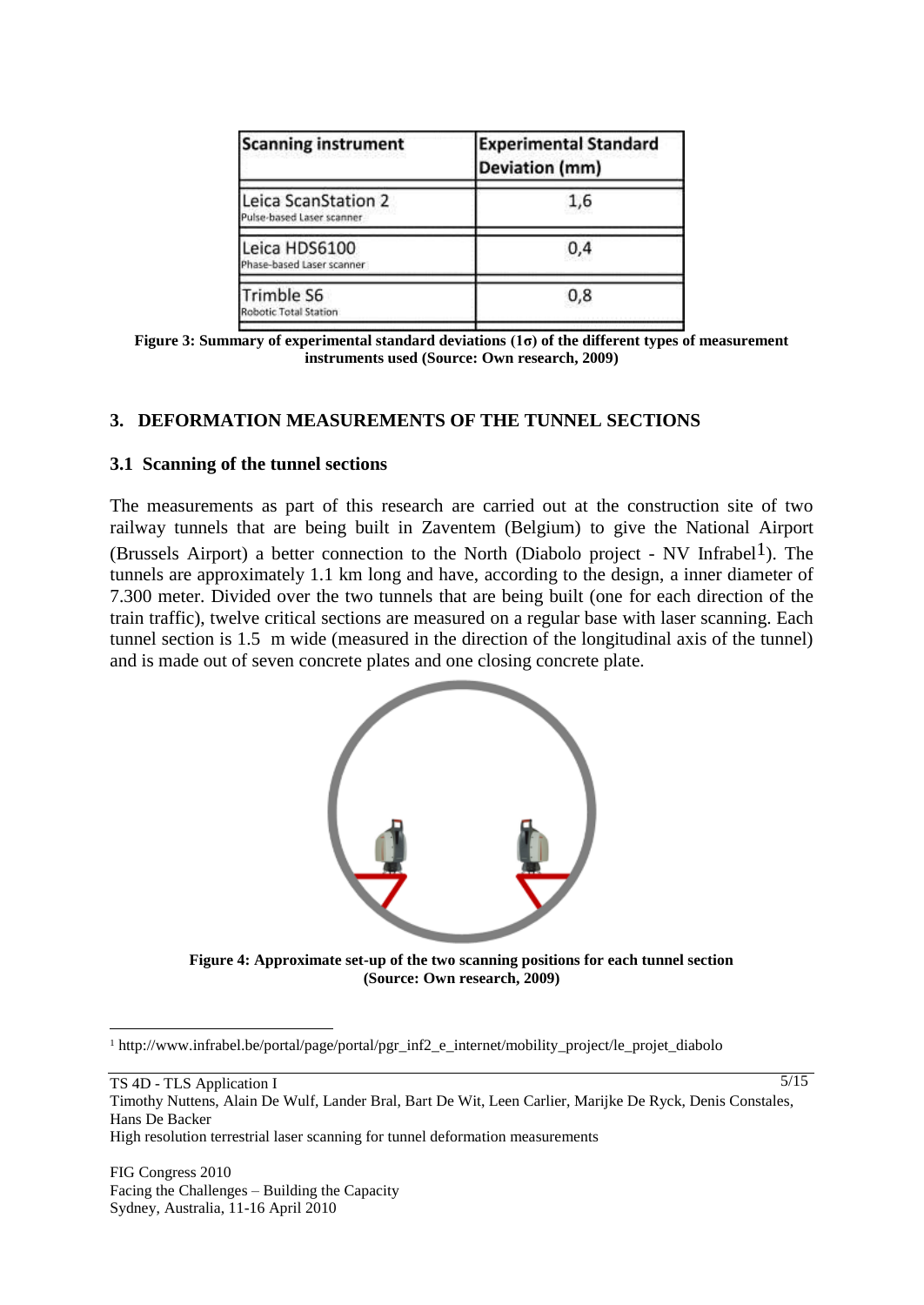The monitored sections are measured a first time immediately after the placement, in the head of the tunnel drilling machine. This means that the complete recording of the point cloud is completed within two hours after placement. After this first measurement, the sections are scanned once a week during the first month after placement and from then on once a month until stabilization of the tunnel section. When no significant difference can be determined between the last control measurement and the previous control measurement, the term 'stabilization of the construction' can be used.

Due to obstacles in the tunnel, there are two scanning positions needed to scan one tunnel section, one position on the left side of the tunnel and one on the right side ([Figure 4](#page-4-1)). During the measurements right after the placement of the tunnel section that has to be monitored, the tunnel drilling machine is obstructing part of the section, seen from one scan position. By scanning from the second scan position, the coverage of the section is completed. During the following monitoring measurements, a pathway, pipes, a ventilation shaft and temporary train rails are causing some 'blind spots' on the tunnel section where no measurements can be made. On the two scanning positions of one tunnel section, the laser scanner is mounted on a tunnel bracket *(Type 14-TK500 Goecke)*, which is attached to the tunnel wall with four concrete bolts *(Fischer FBN II 10/20 - 10x96 mm)*, and placed horizontally ([Figure 5](#page-5-0)).



**Figure 5: Laser scanner mounted on a tunnel bracket attached to the concrete tunnel section (Source: A. De Wulf, 2009)** 

<span id="page-5-0"></span>The concrete surface of the tunnel sections is scanned with an average lateral resolution of 5 mm (horizontally and vertically). The total point cloud of one section is up to five million points (Leica ScanStation 2) or 40 million points (Leica HDS 6100). The cross-sections that are discussed in this paper are scanned with the Leica ScanStation 2 laser scanner. After filtering the non-relevant points, the point cloud is used to model the tunnel section and determine the cross-section. To register both scanning positions, at least ten to twelve targets (Trimble targets as well as Leica targets) are permanently attached to the tunnel wall with special concrete glue *(TEC7 Super7 Plus + Activator)*. Both types of targets are shown in [Figure 6](#page-6-0).

Timothy Nuttens, Alain De Wulf, Lander Bral, Bart De Wit, Leen Carlier, Marijke De Ryck, Denis Constales, Hans De Backer

6/15

High resolution terrestrial laser scanning for tunnel deformation measurements

TS 4D - TLS Application I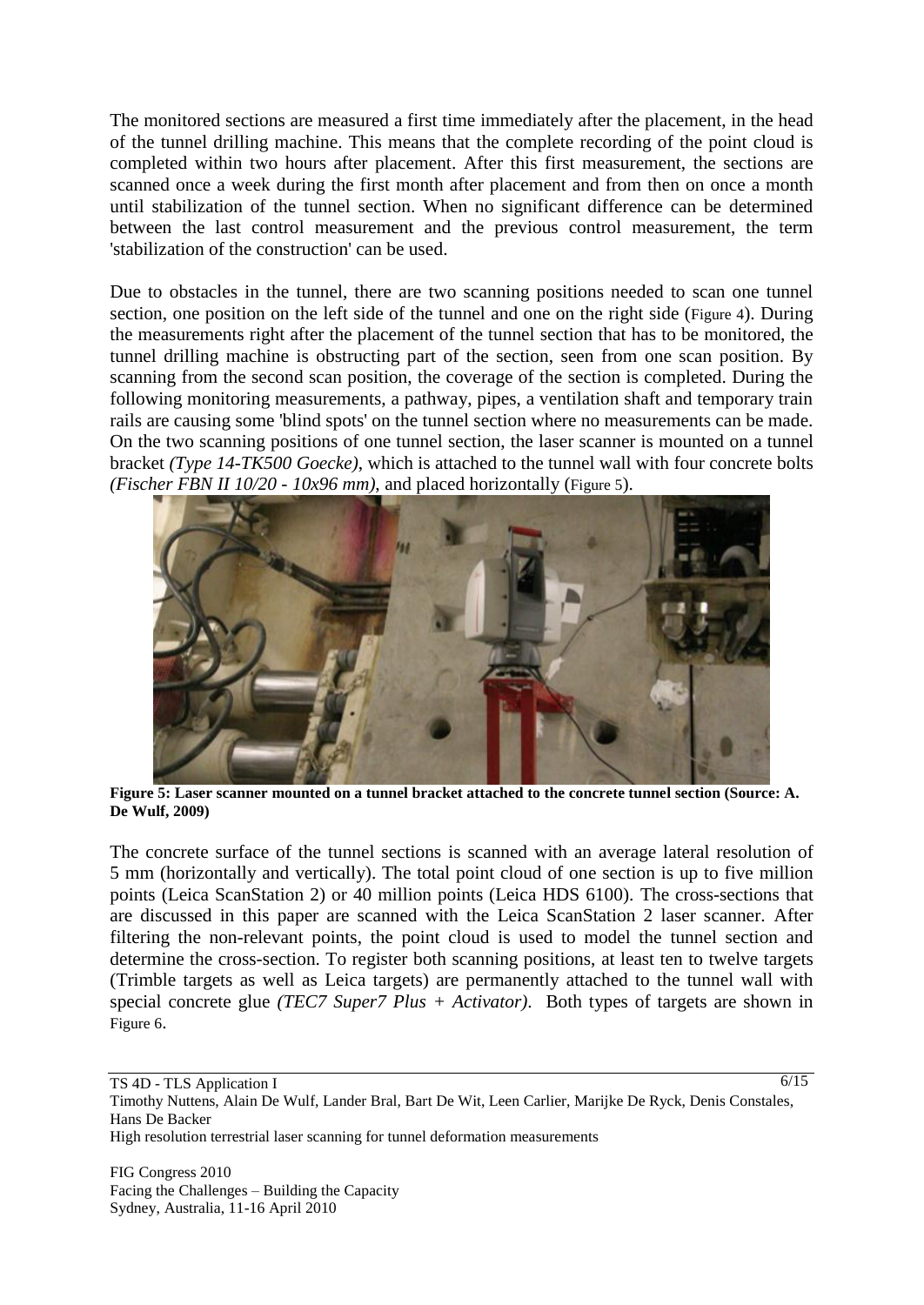The Trimble targets are made out of a low reflective background (dark green)  $(15 \times 15 \text{ cm})$ with in the centre a high reflective circle with a diameter of 6.8 cm. The Leica targets are composed of a circle divided in quadrants, with an alternating white and black quadrant. The use of two types of targets allows to develop a workflow for different software packages (Leica Cyclone, Trimble Realworks or a third-party software), to compare these workflows and to determine the most efficient workflow and software package and determine differences in achievable accuracies.



**Figure 6: Trimble Target (Upper example) - Leica Target (Lower example) (Source: A. De Wulf, 2009)**

## <span id="page-6-0"></span>**3.2 Processing of the laser scan point cloud**

A workflow to determine the deformations of the tunnel sections has been developed for the processing of the data with the Trimble Realworks software, followed by further processing of the data with CAD software. This workflow to extract a cross-section from a point cloud of a tunnel section, followed by the determination of the differences between this cross-section and the design of the tunnel dimensions and previous measurements will be detailed hereunder.

The point clouds of each scan position (two scan positions for each tunnel section) are first filtered. They contain a lot of non-relevant points such as scanned obstacles in the tunnel or points of the neighboring tunnel sections. After the filtering, the relative orientation of both point clouds (one point cloud from each scanning position) is performed. This orientation is a target-based registration, which means that both point clouds are linked together based on the overlapping scanned targets of the tunnel section. The targets were positioned on the tunnel section, in such a way that there are at least three overlapping targets to orient the point

TS 4D - TLS Application I

Timothy Nuttens, Alain De Wulf, Lander Bral, Bart De Wit, Leen Carlier, Marijke De Ryck, Denis Constales, Hans De Backer High resolution terrestrial laser scanning for tunnel deformation measurements

7/15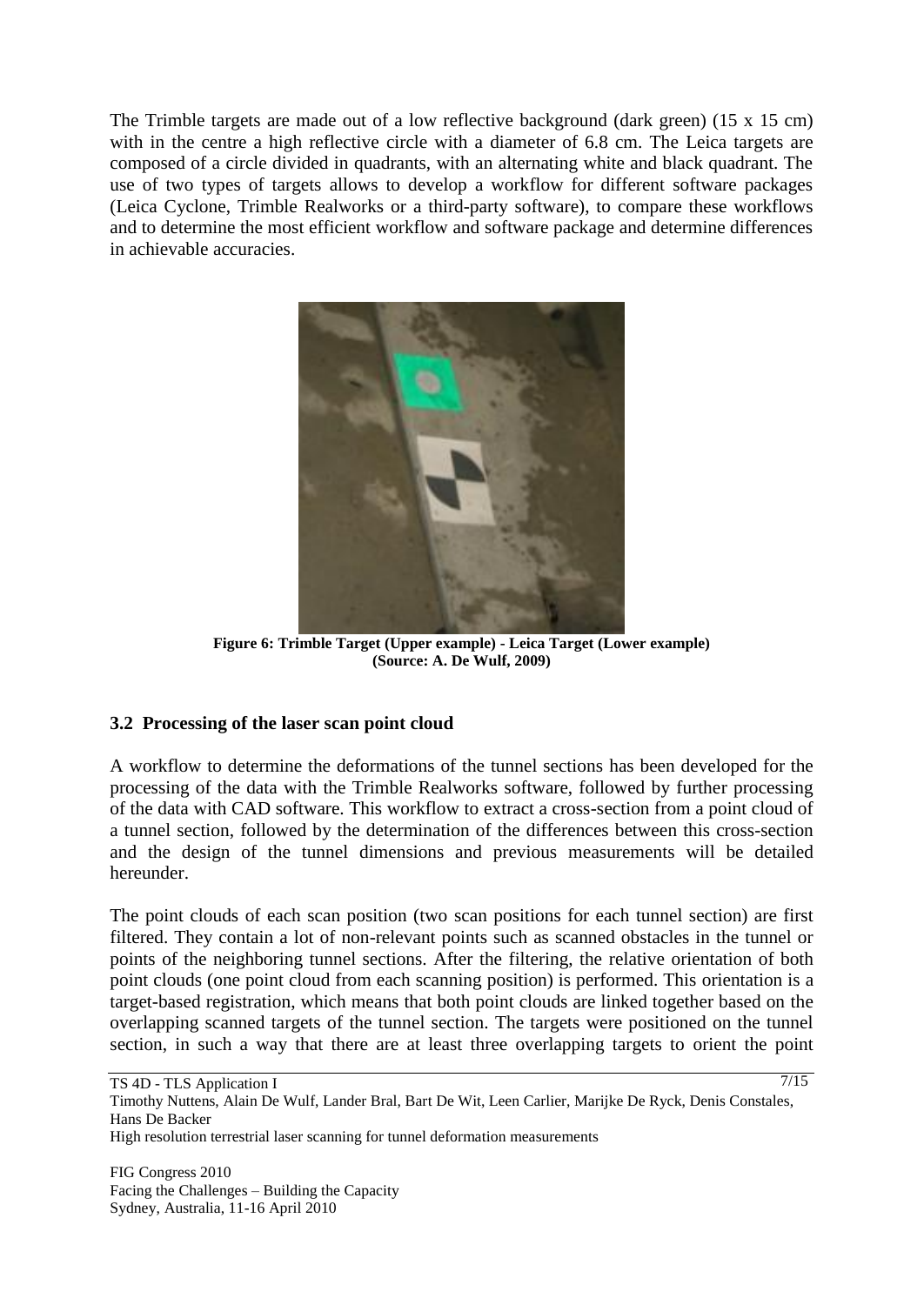clouds. To avoid any problems during the processing of the 3D point cloud data, there is opt for at least four to five overlapping targets between the two point clouds. The residual error on the orientation of the left and right point cloud for the different measurements (the measurement immediately after placement, the control measurements) lies, for the tunnel section discussed in this paper, between 0.56 mm and 1.45 mm, using five common targets for the left and right scan position.

When the point clouds of both scan positions are filtered and oriented, a best-fit cylinder is created through this complete point cloud. The radius of this best-fit cylinder is determined by the software. The radius is not fixed in advance by the operator, because this actual radius of the tunnel section can be slightly different from the design radius value. The theoretical radius of this cylinder (as determined on the design plans) is 3.6500 m. The axis of this best-fit cylinder is the base for the determination of the final cross-section. The cross-section is taken perpendicular to the axis of this cylinder, after a TIN (triangulated irregular network) mesh is being created through the point cloud. This mesh is created based on the 3D coordinates of the point cloud of the tunnel section, but the gaps that may occur in the filtered point cloud are not filled by the software. Those gaps can be formed by large obstacles in front of the tunnel section, where no points can be scanned, or during the processing of the point cloud data, where the operator has removed the points of the notches in the concrete plate. The concrete plates of a tunnel section have a couple of notches where the bolts to hold the adjacent sections together are attached, which have to be deleted for a correct determination of the best-fit cylinder. By defining the cross-section through a mesh, the result is a polyline, which can be exported to a CAD software for further analysis and plan plotting.

To be able to analyze the measurements and the cross-sections of the specified tunnel section on different points in time, the cross-section of the tunnel section, based on the scans made on those different points in time (once immediately after placement, once a week during the first month and then once a month until stabilization), is always determined through the same target, the so-called 'reference target'. This way, it's made sure that for each control of a tunnel section, the cross-section is located on the very same place of the tunnel section.

## **3.3 Analysis of the cross-section**

After the cross-section is determined in the laser scan software package (i.c. Trimble Realworks), a further analysis of this polyline is performed in CAD software to determine the differences between this specific cross-section and the design of the tunnel section and previous control measurements. During this further analysis in the CAD software, 4000 lengths from the center of the cross section to the polyline are calculated. A radius of the cross-section is so determined every 0.1 grad.

These 4000 values for the radius of the cross-section are then smoothed by replacing every radius value by the average of this radius and the twenty-five previous and the twenty-five following values. This means that every radius value is replaced by the average of the fiftyone adjacent values, so an average radius is computed over a five grade area or ca. 29 cm of

 $8/15$ 

TS 4D - TLS Application I

High resolution terrestrial laser scanning for tunnel deformation measurements

Timothy Nuttens, Alain De Wulf, Lander Bral, Bart De Wit, Leen Carlier, Marijke De Ryck, Denis Constales, Hans De Backer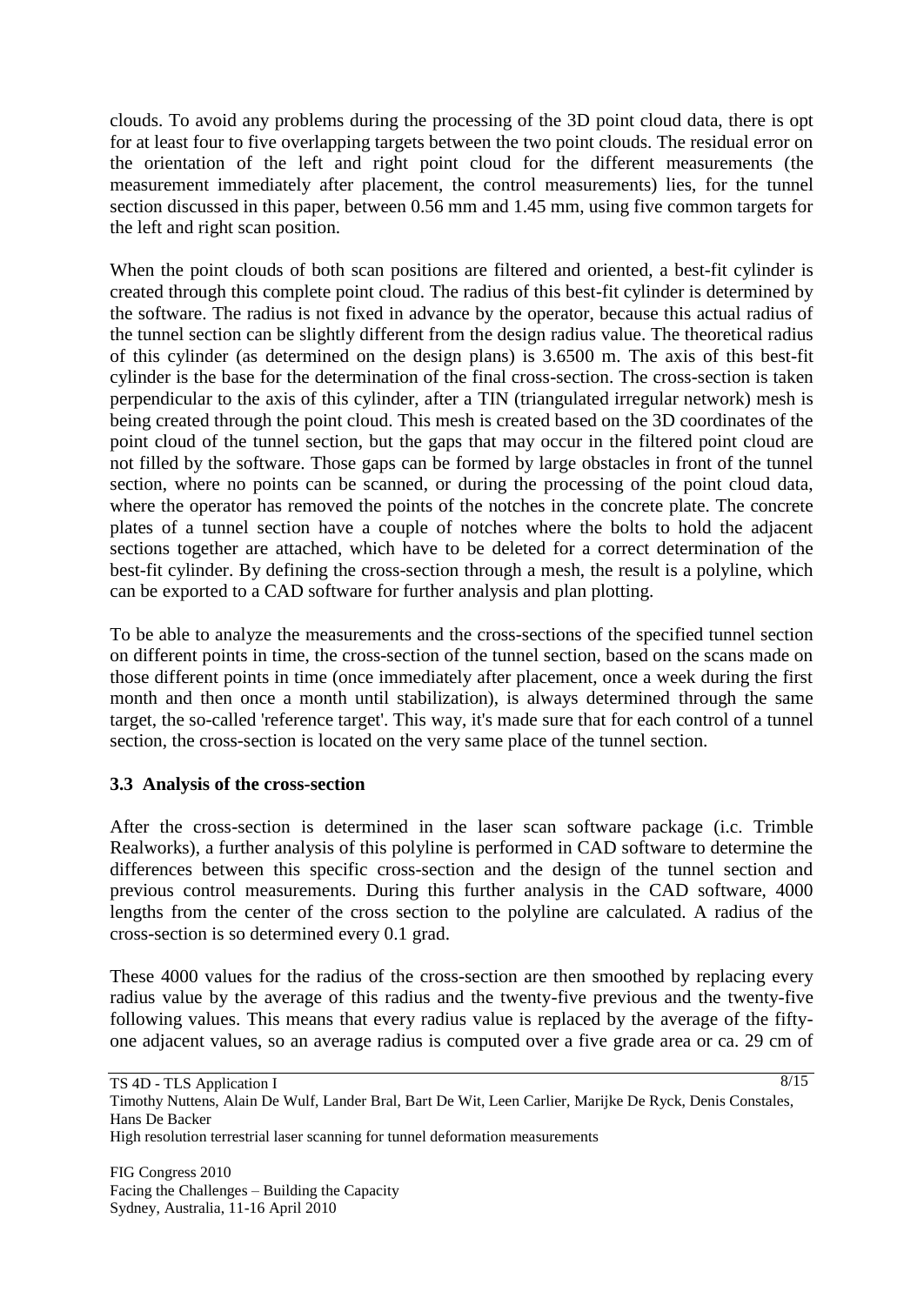the tunnel surface. The aim is to flatten out 'higher' frequency deviations in the measurements, as it is not expected that a concrete element itself will show any measurable deformation. An important point is the question whether or not the applied five grade smoothing is not excessive and gives a false 'optimistic' image of the standard deviation. Therefore, the processing was repeated without smoothing for the first two measurements of a section. The smoothing, as expected, has an effect on the computed standard deviations, that are slightly higher without smoothing (0.2 - 0.3 mm), but that effect is not excessive. The amplitude of the non-smoothed data is also limited. The smoothing yields clearer drawings without 'masking' excessive measurements and without influencing the significance levels of the deviations measured. Where certain parts of the tunnel section cannot be measured -due to obstacles that block the laser beam-, the smoothed value of the radius will be the average of less than fifty-one adjacent values, because not all adjacent values are determined in this case. Based on these (smoothed) measurements, the deformations of the cross-section, compared to the original design dimensions and previous measurements of the tunnel wall, are determined.

<span id="page-8-0"></span>

| Laser scan measurement immediately after |                           |                    | Differences compared to the theoretical design                                                      |  |
|------------------------------------------|---------------------------|--------------------|-----------------------------------------------------------------------------------------------------|--|
| placement                                |                           |                    |                                                                                                     |  |
| (Temp.: 23 $^{\circ}$ C)                 |                           | (radius: 3.6500 m) |                                                                                                     |  |
|                                          |                           |                    |                                                                                                     |  |
| (Air Humidity: 66 %)                     |                           |                    |                                                                                                     |  |
| Systematical Error (mm)                  |                           | $-0.4$             |                                                                                                     |  |
| (Average of algebraic values)            |                           |                    |                                                                                                     |  |
| Random Error (mm)                        |                           | 3.9                |                                                                                                     |  |
| (Average of absolute values)             |                           |                    |                                                                                                     |  |
| (Source: Own research)                   |                           |                    | Table 1: Differences between the measurement immediately after placement and the theoretical design |  |
| <b>Control measurement 1</b>             |                           |                    | Differences compared to the theoretical Differences compared to the                                 |  |
| (Temp.: $18 °C$ )                        | design (radius: 3.6500 m) |                    | measurement after placement                                                                         |  |
| (Air Humidity: 70 %)                     |                           |                    |                                                                                                     |  |
| <b>Systematical Error (mm)</b>           | $-3.6$                    |                    | $-2.7$                                                                                              |  |
| (Average of algebraic values)            |                           |                    |                                                                                                     |  |
| Random Error (mm)                        | 7.6                       |                    | 6.5                                                                                                 |  |
| (Average of absolute values)             |                           |                    |                                                                                                     |  |

#### <span id="page-8-1"></span>**Table 2: Difference between the first control measurement after 1 week and the theoretical design and the previous measurement (Source: Own research)**

TS 4D - TLS Application I Timothy Nuttens, Alain De Wulf, Lander Bral, Bart De Wit, Leen Carlier, Marijke De Ryck, Denis Constales, Hans De Backer High resolution terrestrial laser scanning for tunnel deformation measurements 9/15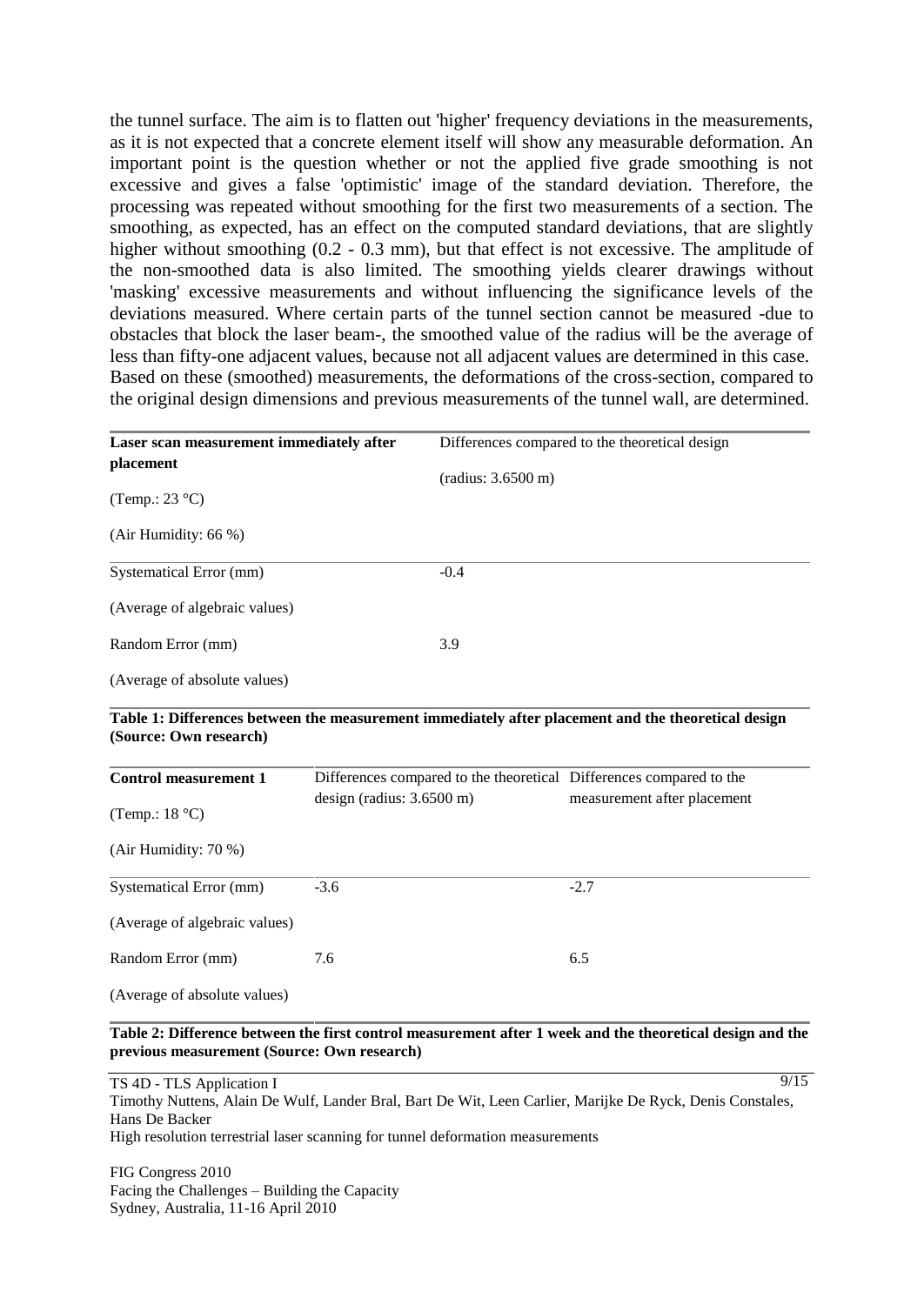[Table 1](#page-8-0) shows the differences between the laser scan immediately after placement of the tunnel section and the theoretical design of the section. Hereby are the smoothed radius values that are determined every 0.1 grad from the cross-section of the point cloud compared to the theoretical radius, which is 3.6500 m. The average of the algebraic values of these differences (-0.4 mm) represent the systematic error (bias in the measurement), whereas the average of the absolute values (3.9 mm) represents the random error (noise of the measurements) of the tunnel radius "as-built", including the measurement errors.

The differences between the first control measurement, the theoretical design and the measurement immediately after placement are shown in [Table 2](#page-8-1). Compared to the theoretical design, the systematic error is -3.6 mm and the random error is 7.6 mm. These values are higher than the systematic error (-2.7 mm) and random error (6.5 mm) of this control measurement compared to the measurement after placement. This increase in differences is most probably due to the jet grouting (cement injection) by the tunnel drilling machine, which causes a enormous external pressure on the concrete tunnel sections. After this pressure, the sections are settled in their final position, as following tables also indicate. When scanning the tunnel section on different points in time, it is not possible to scan the complete tunnel section each time and the blind spots due to obstacles in the tunnel may differ for the different successive control measurements. These changing scanning conditions lead to calculated differences between following control measurements that may deviate from values that can be expected.

| <b>Control measurement 2</b>  |                                              | Differences compared to Differences compared to Differences compared to |                                     |
|-------------------------------|----------------------------------------------|-------------------------------------------------------------------------|-------------------------------------|
| (Temp.: $20^{\circ}$ C)       | the theoretical design<br>(radius: 3.6500 m) | the measurement after<br>placement                                      | the previous control<br>measurement |
| (Air Humidity: $63\%$ )       |                                              |                                                                         |                                     |
| Systematical Error (mm)       | $-3.5$                                       | $-2.5$                                                                  | 0.2                                 |
| (Average of algebraic values) |                                              |                                                                         |                                     |
| Random Error (mm)             | 6.8                                          | 5.9                                                                     | 1.4                                 |
| (Average of absolute values)  |                                              |                                                                         |                                     |

<span id="page-9-0"></span>**Table 3: Differences between the second control measurement after 2 weeks and the theoretical design and the previous measurement (Source: Own research)**

Timothy Nuttens, Alain De Wulf, Lander Bral, Bart De Wit, Leen Carlier, Marijke De Ryck, Denis Constales, Hans De Backer High resolution terrestrial laser scanning for tunnel deformation measurements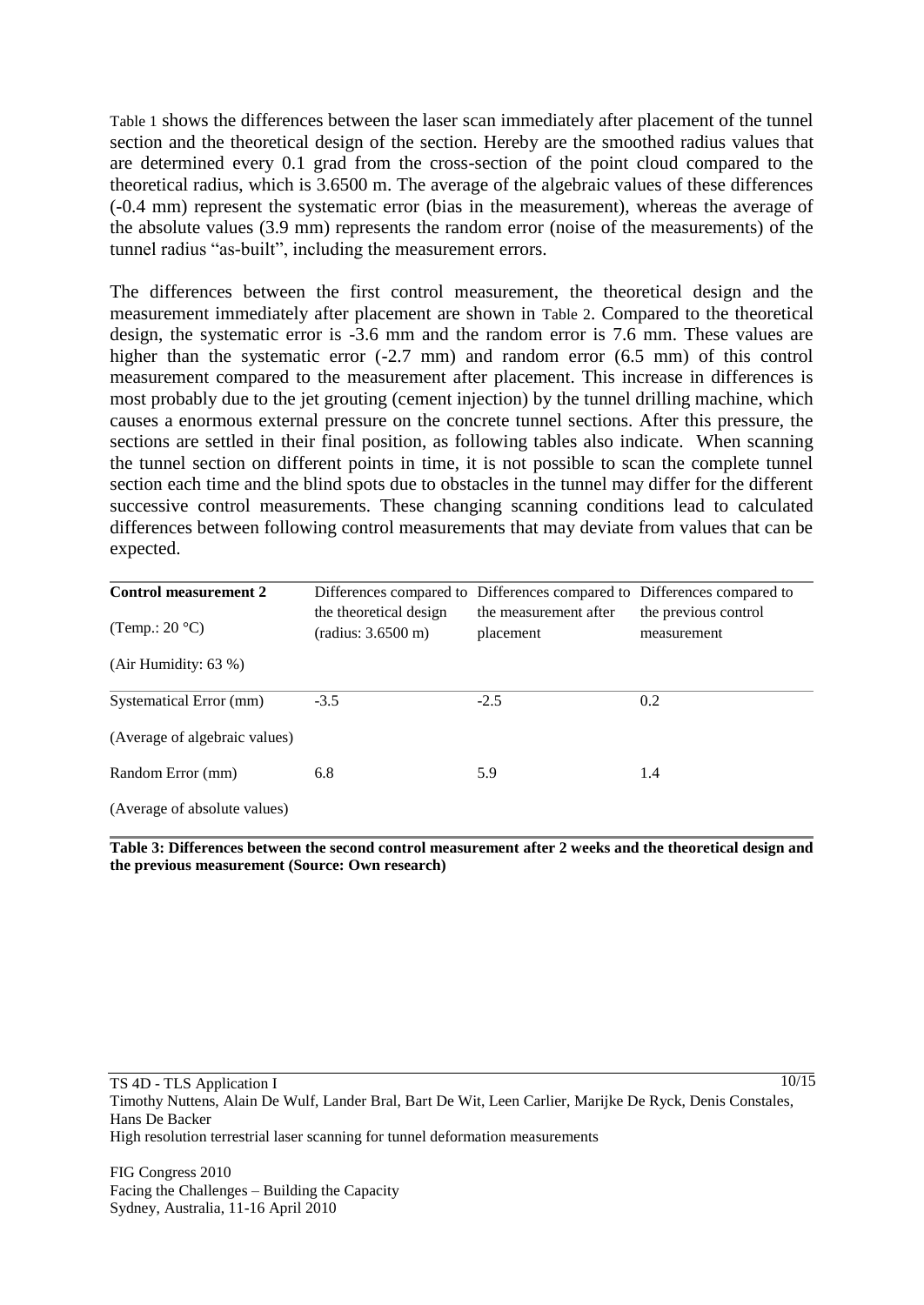| <b>Control measurement 3</b><br>(Temp.: $18 °C$ ) | the theoretical design | Differences compared to Differences compared to Differences compared to<br>the measurement after | the previous control |
|---------------------------------------------------|------------------------|--------------------------------------------------------------------------------------------------|----------------------|
| (Air Humidity: $82\%$ )                           | (radius: 3.6500 m)     | placement                                                                                        | measurement          |
| Systematical Error (mm)                           | $-3.5$                 | $-2.4$                                                                                           | 0.2                  |
| (Average of algebraic values)                     |                        |                                                                                                  |                      |
| Random Error (mm)                                 | 6.9                    | 5.9                                                                                              | 0.9                  |
| (Average of absolute values)                      |                        |                                                                                                  |                      |

#### <span id="page-10-0"></span>**Table 4: Differences between the third control measurement after 3 weeks and the theoretical design and the previous measurement (Source: Own research)**

[Table 3](#page-9-0) and [Table 4](#page-10-0) represent the differences between control measurement 2, respectively 3, and the theoretical design, the measurement after placement and the previous control measurement. The systematic error between control measurement 2 and the theoretical design (-3.5 mm), the measurement after placement (-2.5 mm) and the first control measurement (0.2 mm) are very similar to the respective values on the third control measurement (respectively - 3.5 mm, -2.4 mm, 0.2 mm). When the random errors of the second (6.8 mm - 5.9 mm - 1.4 mm) and third control measurement (6.9 mm - 5.9 mm - 0.9 mm) are compared, there are also only minimal differences. These values let us conclude that the differences between the control measurements of this tunnel section decrease and that stabilization of the tunnel section appears to be obtained.

The tunnel sections are monitored up to three months after the placement, which makes that there are in total six control measurements. The following control measurements (up to control measurement six) show similar differences between the scans and respectively the design dimensions, the measurement after placement and the previous control measurement. The last two control measurements were scanned with the robotic total station Trimble S6, but the results of the comparison of measurements with this measurement instrument and the Leica ScanStation 2 laser scanner are similar to the comparison of previous control measurements. The statement of stabilization of the tunnel section is confirmed by these control measurements.

The differences between the measurement immediately after placement of the tunnel section and the theoretical design is also represented in the following figure ([Figure 7](#page-11-0)). The theoretical design of the tunnel section is a circle with a radius of 3.6500 m. The measurement after placement is indicated by the black line in the middle. The two boundary (blue) lines indicate the interval of two times the experimental standard deviation  $(2\sigma)$ . The differences between this theoretical design and the measured cross-section are 100 times exaggerated. The true values of the differences are indicated approximately every 20 grad. The X-axis is pointing horizontally to the right (when looking away from the entrance of the construction site), the Y-axis is pointing vertically. The Z-axis follows the longitudinal axis of the tunnel.

TS 4D - TLS Application I Timothy Nuttens, Alain De Wulf, Lander Bral, Bart De Wit, Leen Carlier, Marijke De Ryck, Denis Constales, Hans De Backer High resolution terrestrial laser scanning for tunnel deformation measurements 11/15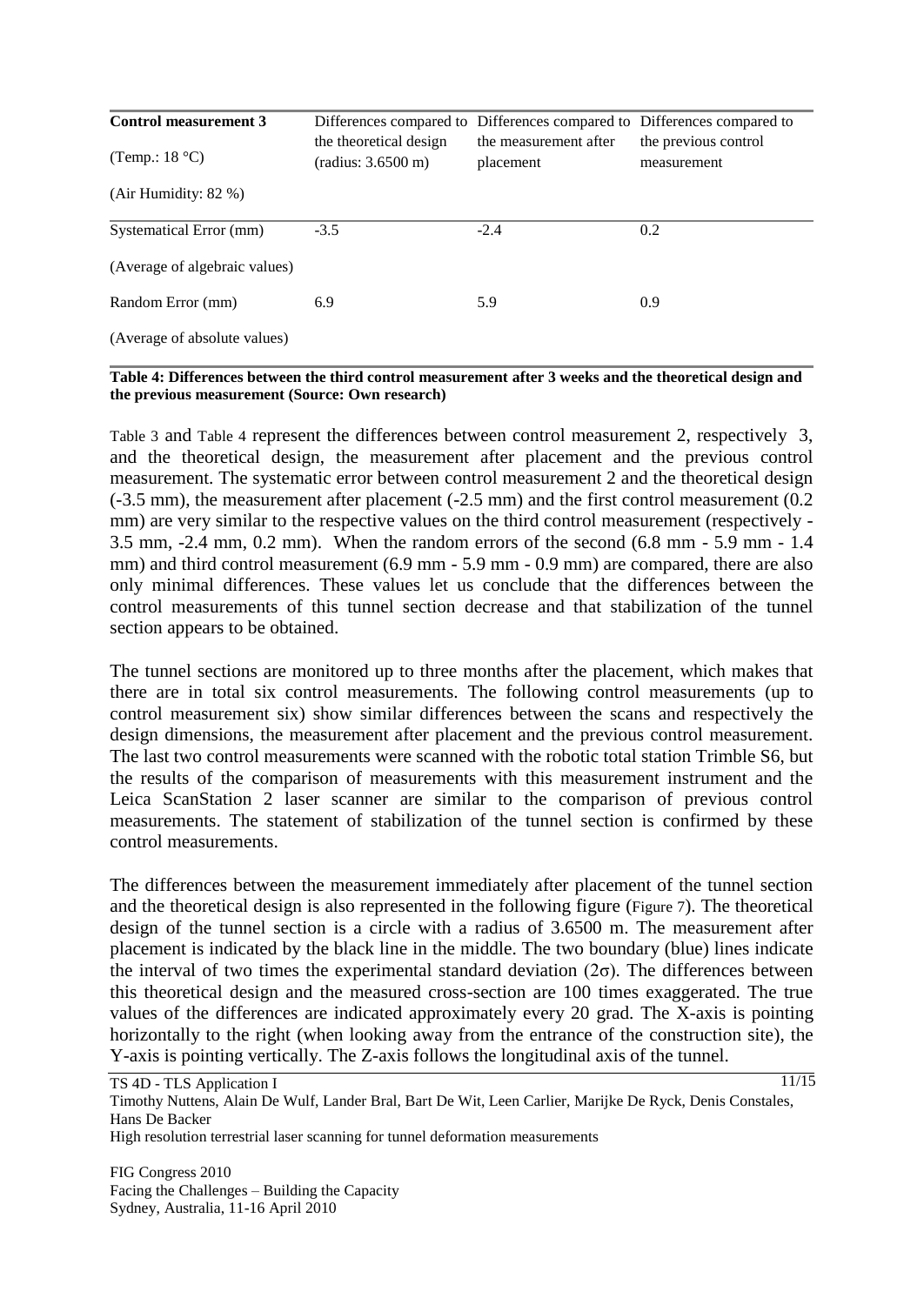

<span id="page-11-0"></span>**Figure 7: Theoretical design of the tunnel section (red circle); the cross-section immediately after placement of the section (black middle line) and 2σ (blue boundary lines) – the differences are drawn 100 times exaggerated (Source: Own research)**

Timothy Nuttens, Alain De Wulf, Lander Bral, Bart De Wit, Leen Carlier, Marijke De Ryck, Denis Constales, Hans De Backer

High resolution terrestrial laser scanning for tunnel deformation measurements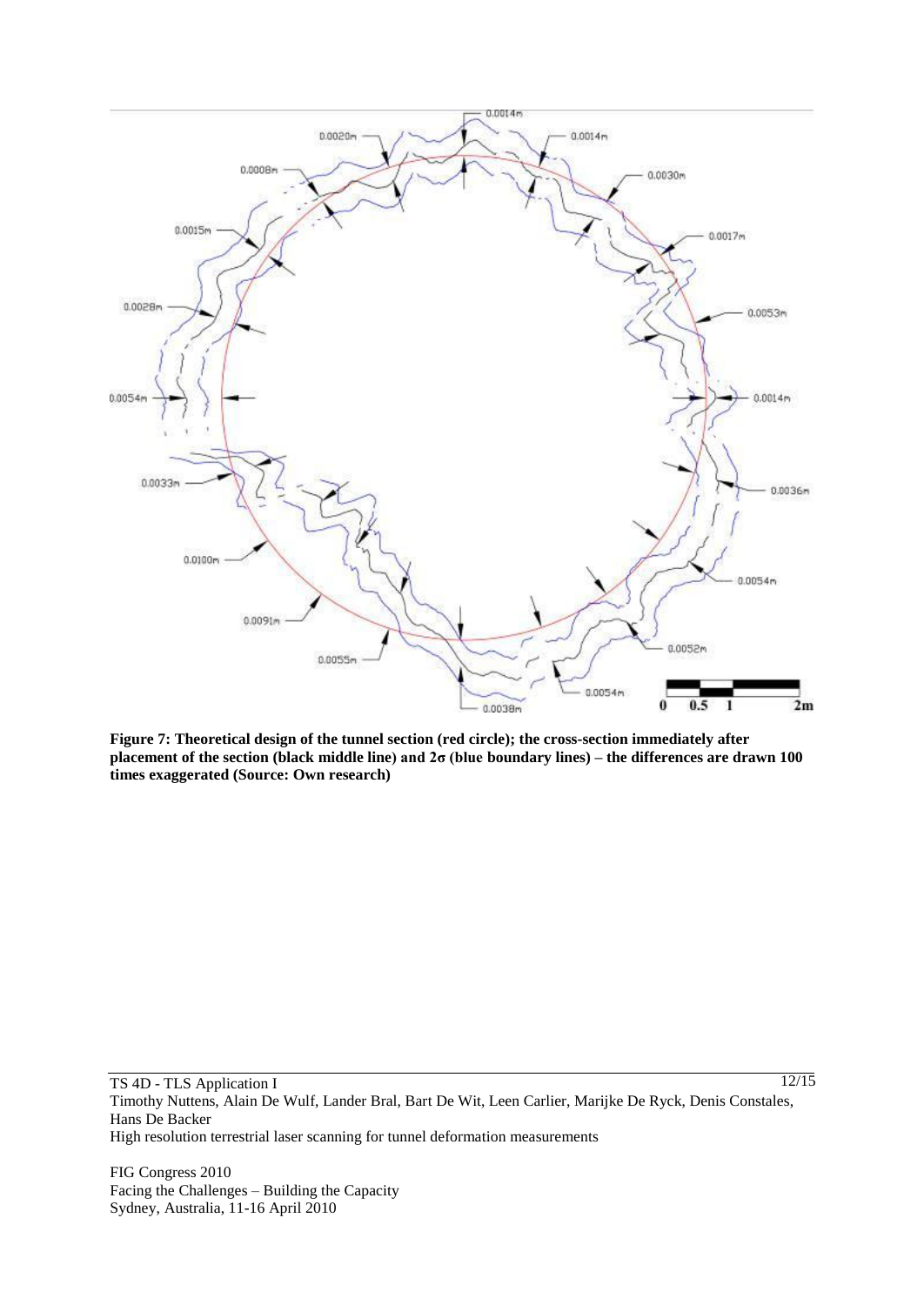

<span id="page-12-0"></span>**Figure 8: Control measurement 2 (orange/dark gray); Control measurement 3 (black); difference between control measurement 2 and 3 in regard to the design (green/light gray) – the differences are drawn 100 times exaggerated (Source: Own research)**

The above figure ([Figure 8](#page-12-0)) shows both control measurement two and three (respectively the orange/dark gray line and black line). All deformations are 100 times exaggerated. The difference between both control measurements is indicated by the green line. These differences are again 100 times exaggerated and are set out in reference to the design of the tunnel section (red circle with radius 3.6500 m). The dimensions represented on the plan are the real values of the deformations between the second and the third control measurement. As clearly shown on the plan, all those differences are smaller than the interval of  $2\sigma\sqrt{2}$  or 4.5 mm. There are no significant deformations anymore in this stage of the tunnel construction.

TS 4D - TLS Application I

13/15

Timothy Nuttens, Alain De Wulf, Lander Bral, Bart De Wit, Leen Carlier, Marijke De Ryck, Denis Constales, Hans De Backer High resolution terrestrial laser scanning for tunnel deformation measurements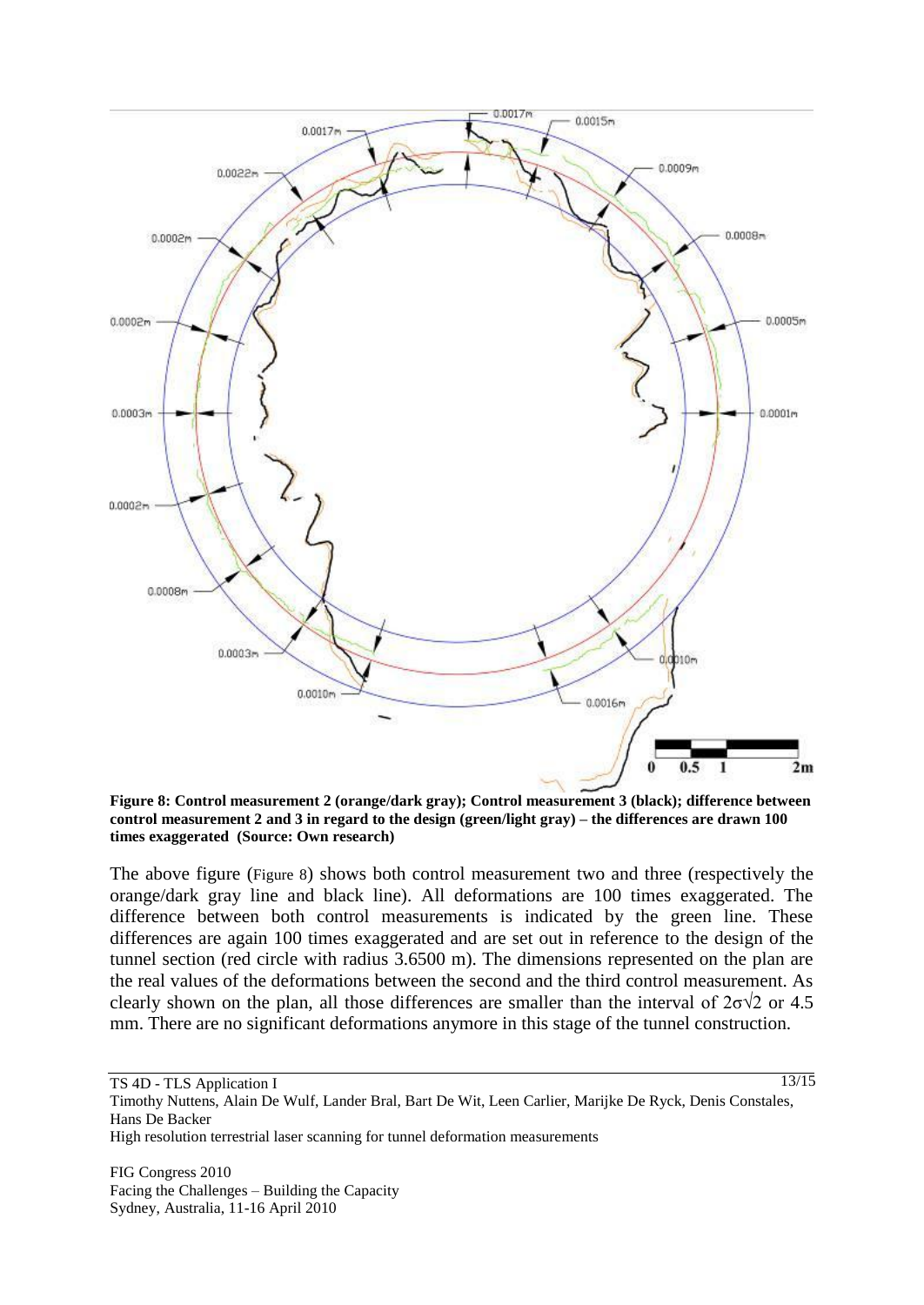## **4. FUTURE RESEARCH**

Research in the following months will focus on the optimization of the developed workflow and the determination of an experimental standard deviation for different types of laser scanners in the situation where the tunnel bracket is removed and put back on the section. By removing and reinstalling the tunnel bracket in the time span between the four following measurements used to determine the standard deviation, a better idea will be obtained concerning the stability of the scanning position that influences the accuracy of the measurements. Another focus in the following research will be improving the relative orientation of the two complementary scanning positions.

To get a detailed view on the specifications of the used type of laser scanner, different experiments are planned in the foreseeable future, such as defining the standard deviation of a fitted geometry through a point cloud. Various materials (very high reflective - low reflective) and different angle positions of this geometric object will be tested. Also other software packages for the processing of laser scan data are being tested and compared with the results of the Trimble Realworks software. Research on the correlation between the measured tunnel deformation and simultaneous measured tension measurements is also planned for the near future.

## **5. CONCLUSION**

The results of the accuracies obtained by the application of laser scanning in the difficult field conditions of a railway tunnel that is being built are within tolerances. The determined accuracies and differences between the laser scan measurements of monitored tunnel sections right after placement, once a week during the first month and then once a month until stabilization are clearly confirmed by later measurements of the same tunnel sections and of the other monitored tunnel sections. The differences calculated between the different measurements in time, indicate a stabilization of the tunnel section after the second control measurement, thus two weeks after contruction of that tunnel section. From that point in time, the systematical and random error between the following and previous control measurement are less than 1 mm and non significant statistically.

#### **REFERENCES**

Beraldin J, Blais F, Boulanger P, Cournoyer L, Domey J, El-Hakim SF, Godin G, Rioux M, Taylor J, 2000, Real world modeling through high resolution 3D imaging of objects and structures, ISPRS Journal of Photogrammetry & Remote Sensing 55 (2000), pp. 230-250.

Biosca J, Lerma JL, 2008, Unsupervised robust planar segmentation of terrestrial laser scanner point clouds based on fuzzy clustering methods, ISPRS Journal of Photogrammetry and Remote Sensing 63 (2008), pp. 84-98.

Haala N, Alshawabkeh Y, 2006, Combining laser scanning and photogrammetry – A hybrid approach for heritage documentation, In: Proceedings of CIPA/VAST/EG/EuroMed 2006:

14/15

TS 4D - TLS Application I

Timothy Nuttens, Alain De Wulf, Lander Bral, Bart De Wit, Leen Carlier, Marijke De Ryck, Denis Constales, Hans De Backer High resolution terrestrial laser scanning for tunnel deformation measurements